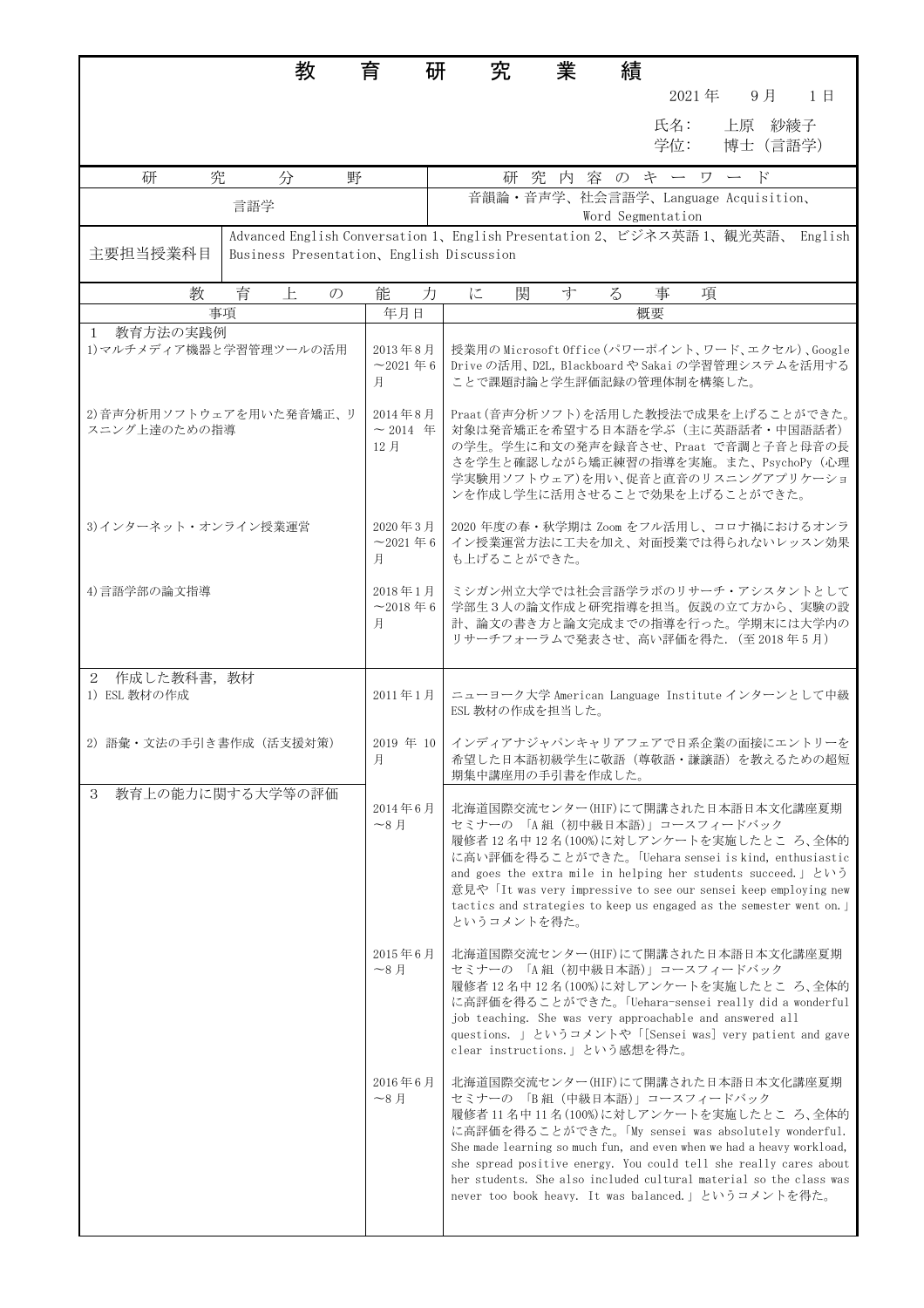|                                      | 2018年8月<br>$-12$ 月            | University of Notre Dame (アメリカ合衆国ノートルダム大学) にて開<br>講された「First-Year Japanese I (初級日本語)」のコースフィードバ<br>ック<br>履修者 15名中14名(93%)に対しアンケートを実施したところ、全体的<br>に高評価を得ることができた。「Uehara Sensei was a great professor in<br>that she was able to help break down complicated concepts and<br>vocabulary in a way that made sense for us without it becoming<br>overwhelming and unengaging. She always made class fun, and                                                                                                                                                                                                                                                            |
|--------------------------------------|-------------------------------|--------------------------------------------------------------------------------------------------------------------------------------------------------------------------------------------------------------------------------------------------------------------------------------------------------------------------------------------------------------------------------------------------------------------------------------------------------------------------------------------------------------------------------------------------------------------------------------------------------------------------------------------------------------------|
|                                      |                               | facilitated stress free class participation - even if we weren't sure<br>how to say something, we still tried without fear of reprimand but<br>rather constructive criticism which helped us<br>learn a lot. 」という感想を得た。                                                                                                                                                                                                                                                                                                                                                                                                                                            |
|                                      | 2019年1月<br>$-5$ 月             | University of Notre Dame (アメリカ合衆国ノートルダム大学) にて開<br>講された「Elementary Japanese I (初級日本語)」のコースフィードバ<br>ック<br>履修者 17 名中 16 名(94%)に対しアンケートを実施したとこ ろ、全体的<br>に高評価を得ることができた。「Makes the class really fun and<br>interactive. Gives good feedback and is willing to work with students<br>on their weaknesses. After I did poorly on an exam, she worked with<br>me and I was able to come back and remain in the course. $\exists \forall v$<br>コメントを得た。                                                                                                                                                                                                                      |
|                                      | 2019年8月<br>$-12$ 月            | University of Notre Dame (アメリカ合衆国ノートルダム大学) にて開<br>講された「Third-Year Japanese (中級日本語)」のコースフィードバッ                                                                                                                                                                                                                                                                                                                                                                                                                                                                                                                                                                      |
|                                      |                               | ク<br>履修者10名中7名(70%)に対しアンケートを実施したところ、全体的に<br>高評価を得ることができた。「Homeworks, although there were many,<br>were very helpful in increasing my knowledge and fluency in<br>Japanese. I particularly like how there is a presentation project<br>at the end of the class. 」という意見や「 Professor Uehara is<br>excellent at getting the students to be engaged in the class, and<br>gets them talking which is important for language development.<br>という感想を得た。                                                                                                                                                                                                                    |
|                                      | 2020年1月<br>$-5$ 月             | University of Notre Dame (アメリカ合衆国ノートルダム大学) にて開<br>講された「Second-Year Japanese II (初中級日本語)」のコースフィー<br>ドバック<br>履修者17名中12名(70%)に対しアンケートを実施したところ、全体的<br>に高評価を得ることができた。「I found that the PowerPoints were<br>extremely helpful as sometimes the textbook readings can be an<br>overload of information.   という意見や「Very approachable and easy<br>to talk to. Makes content easier to understand and is<br>straightforward.」というコメントを得た。                                                                                                                                                                                                                                      |
|                                      | 2020年8月<br>$~11~\mathrm{\AA}$ | University of Notre Dame (アメリカ合衆国ノートルダム大学) にて開<br>講された「Fourth-Year Japanese I(日本語中上級)」のコースフィード<br>バック<br>履修者6名中5名(83%)に対しアンケートを実施したところ、全体的に<br>高評価を得ることができた。「All of the homework and classwork<br>contributed to my learning of the language, and the readings were<br>usually pretty interesting and relevant.   という意見や「 Very down<br>to earth and fun to work with, making the classroom an environment<br>where learning comes more easily. 」というコメントを得た。                                                                                                                                                                                                        |
|                                      | 2021年1月<br>$-5$ 月             | University of Notre Dame (アメリカ合衆国ノートルダム大学) にて開<br>講された「Third-Year Japanese II」のコースフィードバック<br>履修者5名中4名(80%)に対しアンケートを実施したところ、全体的に<br>高評価を得ることができた。「Time was efficiently distributed and all<br>assignments were relevant to gaining a broader mastery over<br>the language. 」という意見や「Uehara is the best Japanese teacher<br>I have ever had. She is engaging, knowledgeable, and an incredibly<br>efficient communicator. She's passionate about the material and is<br>knowledgeable about contemporary Japanese culture which she brings<br>into class. I have nothing but good things to say and wish I could<br>take more classes with Uehara Sensei.」というコメントを得た。 |
| 実務の経験を有する者についての特記<br>4<br>事項         |                               |                                                                                                                                                                                                                                                                                                                                                                                                                                                                                                                                                                                                                                                                    |
| 1) Michigan Japanese Quiz Bowl 助手審判員 | 2013年3<br>月                   | ミシガン州内中・高校生向け日本語クイズ大会審判員の助手を務めた。                                                                                                                                                                                                                                                                                                                                                                                                                                                                                                                                                                                                                                   |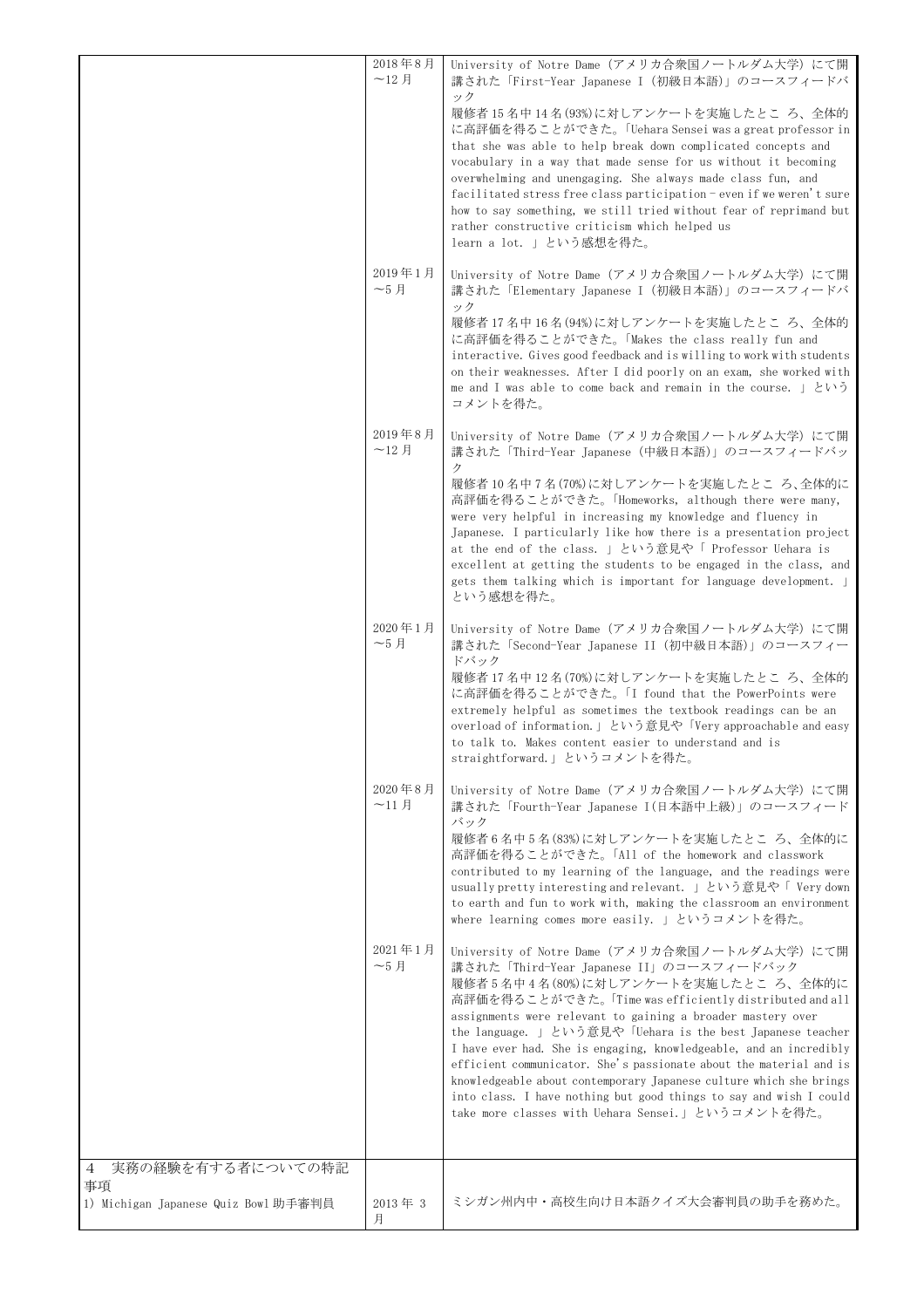| 2) 21st Mid-Continental Phonetics and<br>Phonology Conference 組織委員会委員                                                           |                            | $2016$ 年 9<br>月                  |                                         | ミシガン州立大学大学院言語学研究科主催による第 21 回ミッドコンチネ<br>ンタル音声学音韻論学会大会の組織委員会委員を務めた。                   |  |   |               |   |                                                                                                                                                                                                                                                                                                                                                                                                       |
|---------------------------------------------------------------------------------------------------------------------------------|----------------------------|----------------------------------|-----------------------------------------|-------------------------------------------------------------------------------------|--|---|---------------|---|-------------------------------------------------------------------------------------------------------------------------------------------------------------------------------------------------------------------------------------------------------------------------------------------------------------------------------------------------------------------------------------------------------|
| 3) MSU Phonology and Phonetics Group ウェブマ<br>スター                                                                                | 2017年 1<br>月               |                                  | ミシガン州立大学音韻論音声学グループのウェブ・機材・ラボ管理を行<br>った。 |                                                                                     |  |   |               |   |                                                                                                                                                                                                                                                                                                                                                                                                       |
| 4) MSU Sociolinguistics Lab ミシガン州立大学<br>社会言語学クラブ - ウェブマスター                                                                      |                            | 2018年 4<br>月                     |                                         | ミシガン州立大学社会言語学クラブのウェブ・機材・ラボ管理を行った。                                                   |  |   |               |   |                                                                                                                                                                                                                                                                                                                                                                                                       |
| 5) 言語学専攻のメンター                                                                                                                   |                            | $2018$ 年 9<br>月                  |                                         | ミシガン州立大学学士課程の学生を対象とした社会言語学研究のメンタ<br>ーを務めた。研究指導、学会発表準備指導など。                          |  |   |               |   |                                                                                                                                                                                                                                                                                                                                                                                                       |
| 6) R 言語統計解析トレーニング会組織委員会委員                                                                                                       |                            | $2018 \ncong 10$<br>月            |                                         | ミシガン州立大学大学院言語学研究科主催「R 言語統計解析トレーニン<br>グ会(R Statistics Bootcamp at MSU)」の組織委員会委員を務めた。 |  |   |               |   |                                                                                                                                                                                                                                                                                                                                                                                                       |
| その他<br>5.                                                                                                                       |                            |                                  |                                         |                                                                                     |  |   |               |   |                                                                                                                                                                                                                                                                                                                                                                                                       |
| 務<br>職<br>上                                                                                                                     | $\mathcal{O}$              | 実<br>績                           |                                         | 関<br>寸<br>に                                                                         |  | る | 事             | 項 |                                                                                                                                                                                                                                                                                                                                                                                                       |
| 事項                                                                                                                              |                            | 年月日                              |                                         |                                                                                     |  |   | 概要            |   |                                                                                                                                                                                                                                                                                                                                                                                                       |
| 資格,免許<br>$\mathbf{1}$                                                                                                           |                            |                                  |                                         |                                                                                     |  |   |               |   |                                                                                                                                                                                                                                                                                                                                                                                                       |
| 特許等<br>2                                                                                                                        |                            |                                  |                                         |                                                                                     |  |   |               |   |                                                                                                                                                                                                                                                                                                                                                                                                       |
| 実務の経験を有する者についての特記<br>3                                                                                                          |                            |                                  |                                         |                                                                                     |  |   |               |   |                                                                                                                                                                                                                                                                                                                                                                                                       |
| 事項                                                                                                                              |                            |                                  |                                         |                                                                                     |  |   |               |   |                                                                                                                                                                                                                                                                                                                                                                                                       |
| 1) ノートルダム大学人文社会学部東アジア言<br>語·文化学科 助教                                                                                             | 2018年8月<br>$-2021$ 年6<br>月 |                                  | 初級・中級・上級、全レベルの日本語科目を担当し、大学業務に携わっ<br>た。  |                                                                                     |  |   |               |   |                                                                                                                                                                                                                                                                                                                                                                                                       |
| 2) 採用人事選考委員会委員                                                                                                                  |                            | 2018年9月<br>$~1$ 2019 $~4$        |                                         | ノートルダム大学人文社会学部東アジア言語・文化学科日本語講師採用<br>人事選考委員会の委員として書類選考・面接等を担当した。                     |  |   |               |   |                                                                                                                                                                                                                                                                                                                                                                                                       |
| 3) 海外留学委員会委員 (Study Abroad<br>Committee)                                                                                        |                            | 月<br>2018年9月<br>$~1$ 2021 $~4$ 6 |                                         | ノートルダム大学人文社会学部東アジア言語・文化学科の海外留学委員<br>会委員を務めた。                                        |  |   |               |   |                                                                                                                                                                                                                                                                                                                                                                                                       |
| 4) The Liu Institute for Asia and Asian<br>Studies, University of Notre Dame 研究員 (兼<br>坦)                                       |                            | 月<br>2019年10<br>月~2021年<br>6月    |                                         | アジア地域に関わる研究資料収集や研究者間の交流に努めた。                                                        |  |   |               |   |                                                                                                                                                                                                                                                                                                                                                                                                       |
|                                                                                                                                 |                            |                                  |                                         |                                                                                     |  |   |               |   |                                                                                                                                                                                                                                                                                                                                                                                                       |
| その他<br>4                                                                                                                        |                            |                                  |                                         |                                                                                     |  |   |               |   |                                                                                                                                                                                                                                                                                                                                                                                                       |
| 研<br>究<br>業                                                                                                                     | 績                          | 等                                | に                                       | 関<br>寸                                                                              |  | る | 事             |   | 項                                                                                                                                                                                                                                                                                                                                                                                                     |
| 著書, 学術論文等の名称                                                                                                                    | 単著·共<br>著の別                | 発行又は発<br>表の年月                    |                                         | 発行所, 発表雑<br>誌等又は発表<br>学会等の名称                                                        |  |   |               |   | 概要                                                                                                                                                                                                                                                                                                                                                                                                    |
| (著書)                                                                                                                            |                            |                                  |                                         |                                                                                     |  |   |               |   |                                                                                                                                                                                                                                                                                                                                                                                                       |
| (学術論文)<br>1 Japanese and English speakers are<br>not sensitive to the Sonority<br>Sequencing Principle in word<br>segmentation. | 共著                         | 2016年6月                          |                                         | 言語科学会<br>Proceedings<br>(JSLS2016,<br>Conference<br>Handbook)                       |  |   | 担当部分:すべて)     |   | Uehara, S., Durvasula, K. & Lin, Y.-H. (Uehara<br>英語母語話者を対象とする先行研究では連続音<br>声中の単語分割(word segmentation)で「聞こえ<br>度配列法則」(Sonority Sequencing Principle:<br>SSP)が単語を抽出する能力として使われると報<br>告されている。それに基づいて、本研究では日本<br>語母語話者を対象に調査を行なった。SSP は言語<br>普遍的な法則であり言語特有の知識ではないこ<br>とから、日本語話者にも SSP の効果があると思わ<br>れるかもしれないが、分析結果として、SSPは単<br>語分節化の判断基準にならないことがわかった。<br>本来 SSP は音節に関する法則であり、単語単位の<br>法則ではないので単語分節化の判断基準になら |
|                                                                                                                                 |                            |                                  |                                         |                                                                                     |  |   | ないことが結論づけられた。 |   |                                                                                                                                                                                                                                                                                                                                                                                                       |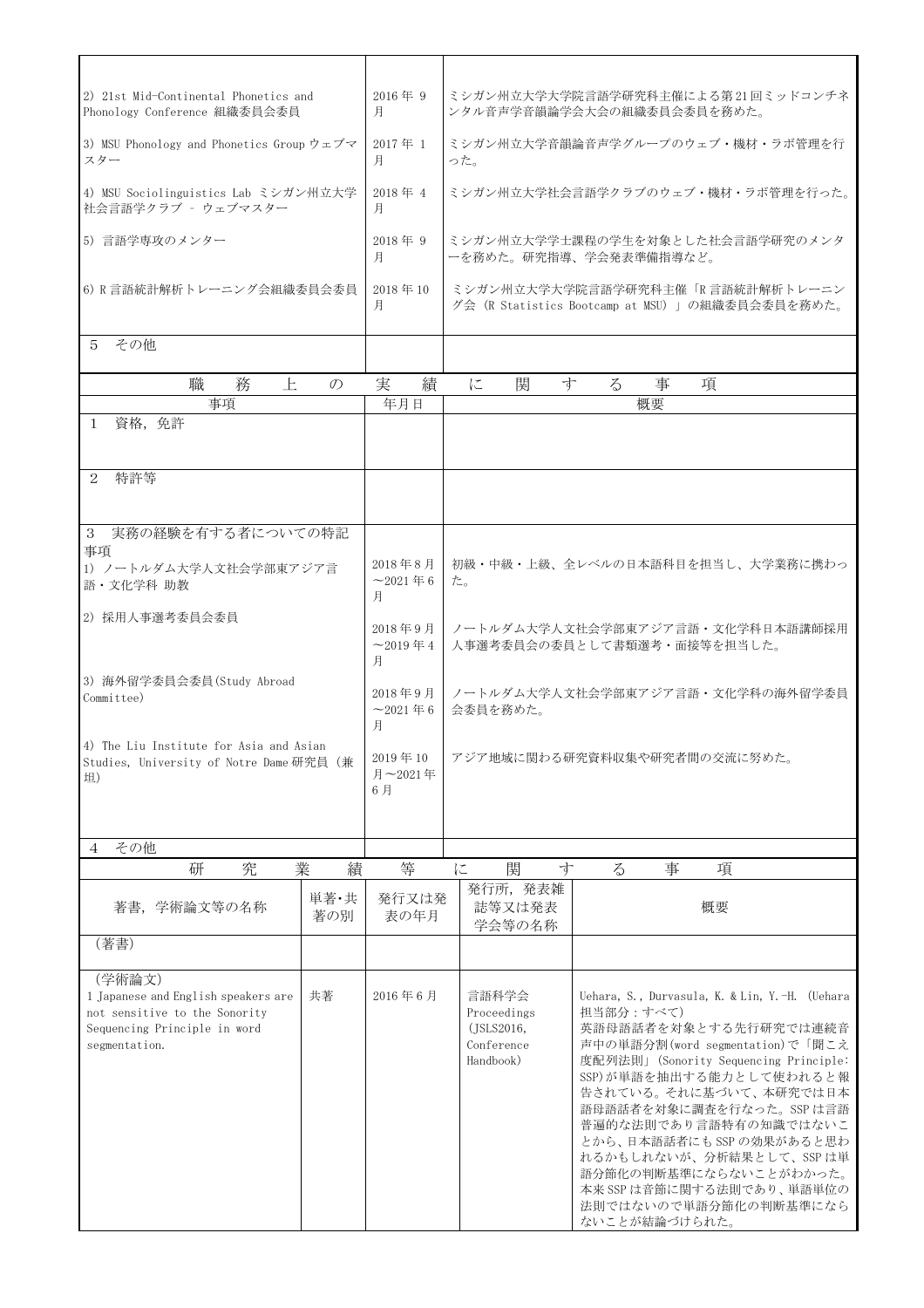| 2 Phonology Modulates the illusory<br>vowels in perceptual illusions:<br>Evidence from Mandarin<br>and English.               | 共著 | 2018年4月  | Laboratory<br>Phonology:<br>Journal of the<br>Association for<br>Laboratory<br>Phonology $9(1)$ :<br>7             | Durvasula, K., Huang, H.-H., Uehara, S., Luo,<br>Q. & Lin, Y. -H. (Uehara の担当割合:約 20%)<br>本研究は、幻の母音の質に関する調査・分析を目<br>的としている。幻の母音とは、各母国語の音素配<br>列に基づかない発話系列を聞いた場合に知覚す<br>る母音であると先行研究で報告されている。例え<br>ば、日本語母語話者に[ebzo]という配列を聞かせ<br>ると、[bz]という配列が日本語の音素配列に基づ<br>いていないので、[ebuzo]と知覚する可能性があ<br>る。そこで本研究ではこの母音の質、つまり具体<br>的にどの母音が挿入されるかを問い、どのような<br>音素配列コンテキストで幻の母音が報告される<br>かを調べた結果、音素配列によって母音の種類が<br>変わり、音韻体系の影響があることを明らかにし<br>た。                                                                                     |
|-------------------------------------------------------------------------------------------------------------------------------|----|----------|--------------------------------------------------------------------------------------------------------------------|----------------------------------------------------------------------------------------------------------------------------------------------------------------------------------------------------------------------------------------------------------------------------------------------------------------------------------------------------------------------------------------------------------------------------------------------------------------------------------------------------------------|
| 3 Progressive outliers in<br>listener perception of sound<br>change.                                                          | 共著 | 2018年12月 | University of<br>Pennsylvania<br>Working Papers<br>in Linguistics:<br>Selected Papers<br>from NWAV 46<br>$24(2)$ . | Uehara, S. & Wagner, S. E.<br>(Uehara 担当部分:すべて)<br>本研究はアメリカ・ミシガン州における進行中の<br>母音推移に基づく研究であり、地域住民の音声知<br>覚の調査を目的としている。先行研究では五大湖<br>南岸の大都市で母音推移が生じていると報告さ<br>れており、この現象は Northern Cities Vowel<br>Shift と呼ばれている。本研究では母音推移の一<br>部、/ε/に焦点をあて、進行性 progressive /ε/<br>outlier とその反対のポジションにある従来の<br>traditional /ε/ outlier の聞こえ方を比較分析<br>した。その結果、地元住民リスナーは進行性/ε/<br>outlier の方をより重視して知覚したことが判明<br>した。これは個々のスピーカーの母音位置を判断<br>する場合、traditional vowel outlier より<br>progressive vowel outlier の方に比重を置くバ<br>イアスがあることを意味する。 |
| 4 Word Segmentation for Japanese<br>and English speakers:<br>language-independent and<br>language-dependent cues.<br>(博士論文)   | 単著 | 2019年5月  | ProQuest LLC,<br>Ann Arbor, MI,<br>USA.                                                                            | Uehara, S.<br>先行研究では「言語特有の知識」と「経験から独<br>立した言語特有でない知識」の両者とも連続音声<br>中の単語分割(word segmentation)で単語を抽出<br>する能力として使われるが、本研究ではこの論点<br>を踏まえ、単語分割の二つの抽出能力としての知<br>識を比較分析した。「言語特有の知識」として長<br>子音を応用し、「言語特有でない知識」として「聞<br>こえ度配列法則」<br>(Sonority Sequencing<br>Principle: SSP)を適用することで、日本語母語<br>話者と英語母語話者による単語分割を比較した。<br>人工言語を用いた習得実験の結果、SSP は両言語<br>話者の単語分節化の判断基準になっていないこ<br>とが判明した一方、長子音は連続音声を単語に区<br>切る為の重要な手がかりになっている。以上の分<br>析結果から、本研究では「言語特有の知識」の方<br>が「言語特有でない知識」よりも単語分割に効果<br>があることを明らかにした。                        |
| (その他)                                                                                                                         |    |          |                                                                                                                    |                                                                                                                                                                                                                                                                                                                                                                                                                                                                                                                |
| 学会発表<br>1 Japanese and English speakers are<br>not sensitive to the Sonority<br>Sequencing Principle in Word<br>segmentation. | 共著 | 2016年6月  | 言語科学会<br>(JSLS2016 年次<br>国際大会) 於東<br>京大学駒場キャ<br>ンパス                                                                | Uehara, S., Durvasula, K. & Lin, Y.-H.<br>(Uehara 担当部分:すべて)                                                                                                                                                                                                                                                                                                                                                                                                                                                    |
| 2 Phonology Modulates the Illusory<br>Vowels in Perceptual Illusions.                                                         | 共著 | 2016年7月  | LabPhon 15,<br>Cornell<br>University,                                                                              | Durvasula, K., Huang, H.-H., Uehara, S., Luo,<br>Q. & Lin, Y.-H.<br>(Uehara 担当部分:理論、統計分析)                                                                                                                                                                                                                                                                                                                                                                                                                      |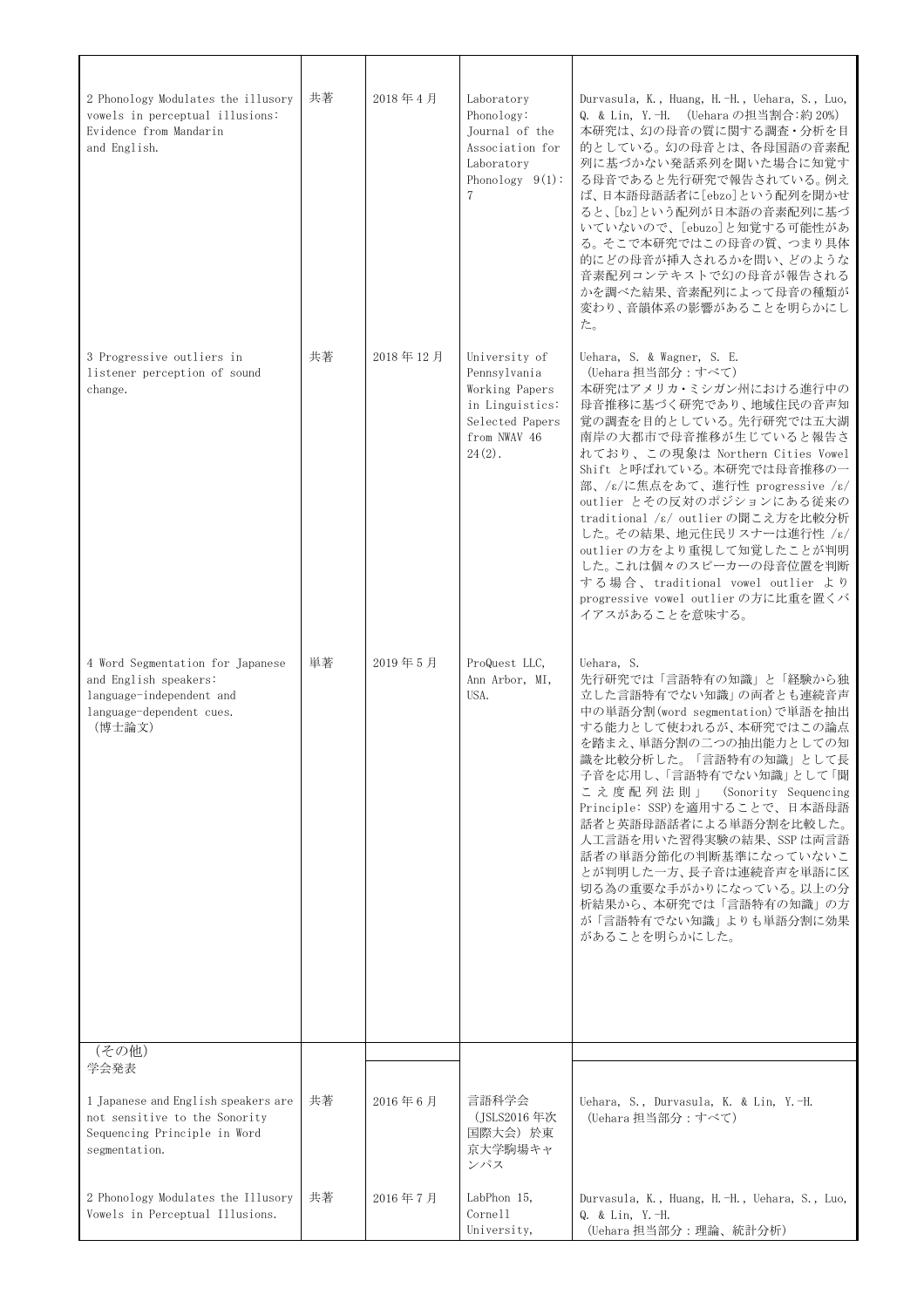|  |          | USA.                                                                                                                      |                                                             |
|--|----------|---------------------------------------------------------------------------------------------------------------------------|-------------------------------------------------------------|
|  | 2016年9月  | 21st<br>Mid-Continental<br>Phonetics &<br>Phonology<br>Conference, East<br>Lansing, MI,<br>USA.                           | Uehara, S., Durvasula, K. & Lin, Y.-H.<br>(Uehara 担当部分:すべて) |
|  | 2016年2月  | Cognitive<br>Science<br>Program, Poster<br>Session, East<br>Lansing, MI, USA                                              | Uehara, S., Durvasula, K. & Lin, Y.-H.<br>(Uehara 担当部分:すべて) |
|  | 2017年2月  | Graduate<br>Linguistics Expo<br>at Michigan<br>State. East<br>Lansing, MI,<br>USA.                                        | Uehara, S.                                                  |
|  | 2017年8月  | Methods in<br>Dialectology 16.<br>National<br>Institute for<br>Japanese<br>Language and<br>Linguistics.<br>(於国立国語研<br>究所) | Uehara, S.                                                  |
|  | 2017年11月 | New Ways of<br>Analyzing<br>Variation 46,<br>University of<br>Wisconsin-Madis<br>on, USA.                                 | Uehara, S. & Wagner, S. E<br>(Uehara 担当部分:すべて)              |
|  | 2018年1月  | Linguistic<br>Society of<br>America Annual<br>Meeting, Salt<br>Lake City, UT,<br>USA.                                     | Uehara, S. & Wagner, S. E<br>(Uehara 担当部分:すべて)              |
|  | 2018年4月  | Cognitive<br>Science Of<br>Communication<br>Symposium.<br>Michigan State<br>University, USA.                              | Uehara, S., Durvasula, K. & Lin, Y.-H<br>(Uehara 担当部分:すべて)  |
|  | 2018年6月  | LabPhon 16,<br>University of<br>Lisbon, Lisbon,<br>Portugal.                                                              | Uehara, S., Durvasula, K. & Lin, Y.-H<br>(Uehara 担当部分:すべて)  |